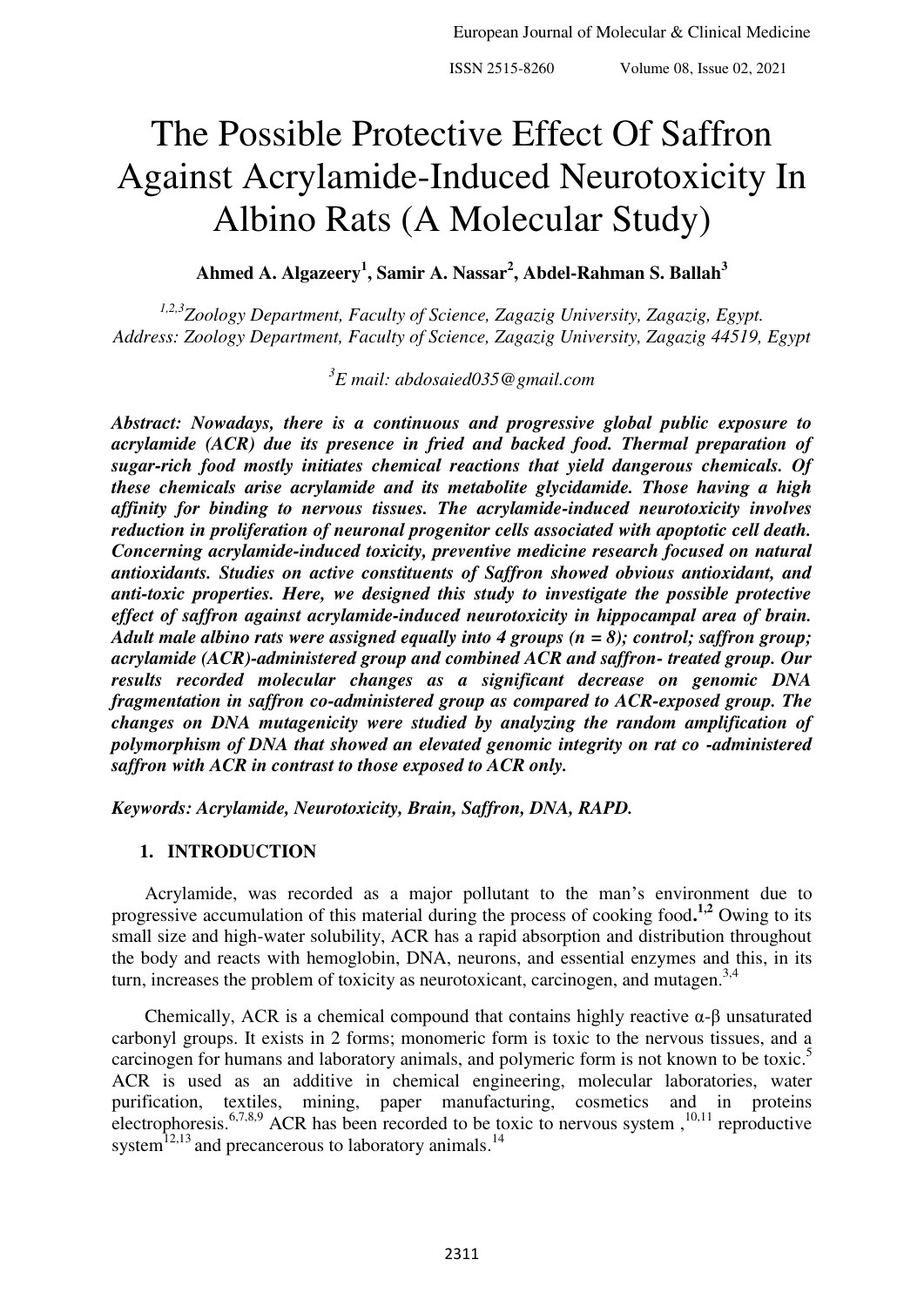ACR is not genotoxic by itself, but it becomes an active glycidamide (GA) via epoxidation. Cytochrome P450 2E1 (CYP2E1) leads to the formation of GA-DNA and hemoglobin adducts.<sup>15</sup> It is found to have high tendency for binding to brain tissue.<sup>16</sup> Its neurotoxicity affects sensory and motor functions of both central and peripheral nervous system.<sup>17</sup> As regards acrylamide-induced toxicity, the alternative medicine focused on natural antioxidants.<sup>18</sup> Studies on active constituents of saffron or its extract showed anticonvulsant, antidepressant, anti-inflammatory and antitumor effects.<sup>19</sup> Therefore, this study was designed to investigate the neurotoxic effect of ACR in the brain tissue of albino rats at the molecular level and the possible protective effect of saffron.

## **2. MATERIALS AND METHODS**

## *Animals*

Thirty-two adult healthy male albino rats (200  $\pm$ 10 g) strain were obtained from the Animal house of the Faculty of Veterinary Medicine, Zagazig University. Animals were housed in special plastic cages (4/cage) in animal house under standard conditions of light/dark cycle, temperature ( $25^{\circ}$ C  $\pm$ 2) and humidity (54%). Rats were fed a standard pellet diet with free access to tap water at least one week before the experimental work for acclimatization.

## *Acrylamide:*

Acrylamide crystals (anatase form, molecular formula: C3H5NO) was a Sigma chemical (St. Louis, MO, USA). It is an odorless and colorless reactive molecule.

#### *Saffron extract*

Saffron, the dried stigmas of *Crocus Sativus* flower were obtained from El-attar market, Taif, Saudi Arabia. One gram of saffron was soaked in 100 ml distilled water. After 2 hours it was homogenized in the same distilled water, stirred for 1 hour and filtered. This aqueous extract was lyophilized and stored at  $4^{\circ}$ C until further use.<sup>20</sup>

#### *Experimental design*

Animals were divided randomly into four groups from G1 to G4 (8 rats each) and subjected to the following schedule of treatments for 8 weeks.

- G1: Control (healthy animals); fed on basal diet during all the experimental period.
- G2: Saffron group; fed on basal diet and supplemented with saffron (water extract, 80 mg/kg B. Wt.) via oro-gastric tube.
- G3: ACR group, fed on basal diet but their animals were exposed to ACR solution (50 mg/kg B. Wt.) via oro-gastric tube.
- G4: ACR+ saffron group; where saffron (80 mg/kg B.Wt.) was given three days prior to acrylamide exposure.

At the end of treatment schedule, rats were anesthetized using Na barbitone and serum samples were collected. Anesthetized animals were scarified by cervical dislocation and brains (hippocampal areas) were rapidly dissected out for molecular analysis.

## *Ethical consideration*

This experimental protocol was reviewed and approved by The Institutional Animal Care and Use Committee (ZU-IACUC Committee), Zagazig University and the approval number is ZU-IACUC/1/F/108/2020.

## *Molecular analysis*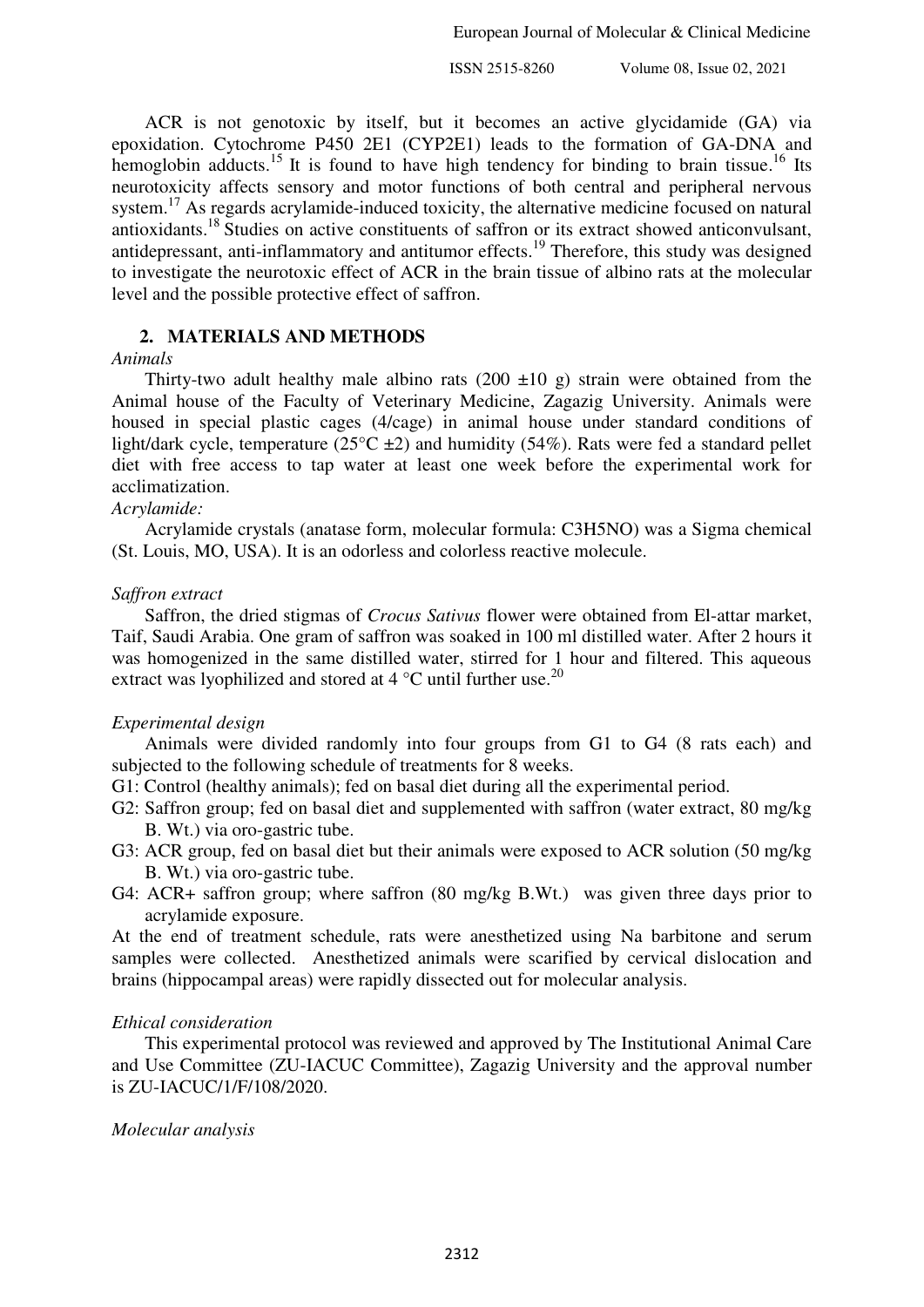The genomic DNA was extracted from dissected brain using Gene  $JET^{TM}$  genomic DNA purification kit (*Fermentas, Thermo Fisher Scientific, USA, K0721*) and following the manufacturer protocol at National Research Center.

#### *Extraction of genomic DNA of brain*

20 mg of brain tissue was mixed with 180μl of lysis buffer plus 20μl of proteinase K solution, incubated at 56°C until the tissue is completely lysed. The prepared lysate was transferred to Gene JET™ genomic DNA purification columns, mixed with 400μl of 50% ethanol and centrifuged for 1 min at 6000 xg, washed twice and centrifuged for 3 min at 12000 xg. 200 μl of elution buffer were added to the center of Gene JET™ genomic DNA purification columns membrane to elute genomic DNA, incubation for 2min at room temperature then centrifugation for 1min at 8000 xg was performed. DNA was estimated by the Nanodrop spectrophotometer (ND1000; Nano Drop Technologies, USA) and assessed on agarose gel  $(0.8\%)$  electrophoresis.<sup>21</sup>

#### *Random amplification of polymorphic DNA-PCR*

The molecular genetic variability of the treated rat genomes and their control were assessed using four random primer kit (Operon Biotechnologies, Bio Campus Colonge Nattermannalle, Germany). According to **Williams** *et al.***<sup>22</sup>** and **Plotsky** *et al.***<sup>23</sup>;** amplification of DNA fragments was carried out using an I Cycler (Bio-Rad, Herts, UK) thermal cycler using four primers A06 5**'GGTCCCTGAC3',** C09 **5'CTCACCGTCC3',** D01 **5'ACCGCGAAGG3'** and D03 5**'GTCGCCGTCA3'.** PCR amplification was conducted in 25 μl reaction volumes containing 10 ng genomic DNA, 12.5 pmol/ l master mix (×2) (Thermo Fisher Scientific, Carlsbad, CA, USA). The PCR reactions were carried out in a thermocycler (Bio-Rad C1000, Bio-Rad, Hercules, CA, USA), programed with a first denaturation for 5 min at 95 °C, followed by 40 cycles for 30 s denaturation at 95 °C, annealing at 37 °C and 1 min extension at 72 °C. Final extension at 72 °C for 5 min was allowed before holding at 4  $\degree$ C for 5 min. DNA was separated on electrophoresis of 1.5% agarose at 50V for 1.5 hour (Bio-Rad power space 300, USA). DNA was visualized using a 312 nm UV Gel Documentation System (Gensnap), software (Synegen, UK).

#### *Band analysis*

The bands for PCR products were analyzed by Total Lab Quant (V11.5: TL100-LX59- 7YF4-EX). The fluorimetric profiles of each amplification reaction were studied both qualitatively and quantitatively by comparing profiles from control and treated DNA. Each change observed in random amplification of polymorphic DNA (RAPD) profiles of treated groups (disappearances and appearance of bands in comparison to the control RAPD profiles) was given the arbitrary score of  $+1$ . The obtained dendrogram for all used primers were produced using UPGM analysis.

#### *Quantitative analysis of genomic DNA fragmentation*

The fragmentation analysis of genomic DNA in hippocampal brain tissue was determined by homogenizing 20 mg of brain tissue with 400 μl hypotonic lysis buffer, centrifuged at 3,000 rpm for 15 min at 4°C. Samples were treated with equal volumes of absolute isopropyl alcohol and 0.5M NaCl to precipitate the DNA, centrifuged at 2,000 rpm for 15 min. $2^{\overline{4}}$ 

#### *Statistical analysis*

In the present study, all results were expressed as mean ±standard error of the mean (SEM). Data from these studies were analyzed by Two-tailed ANOVA followed by Tukey's multiple comparisons test comparing all groups. Differences were considered statistically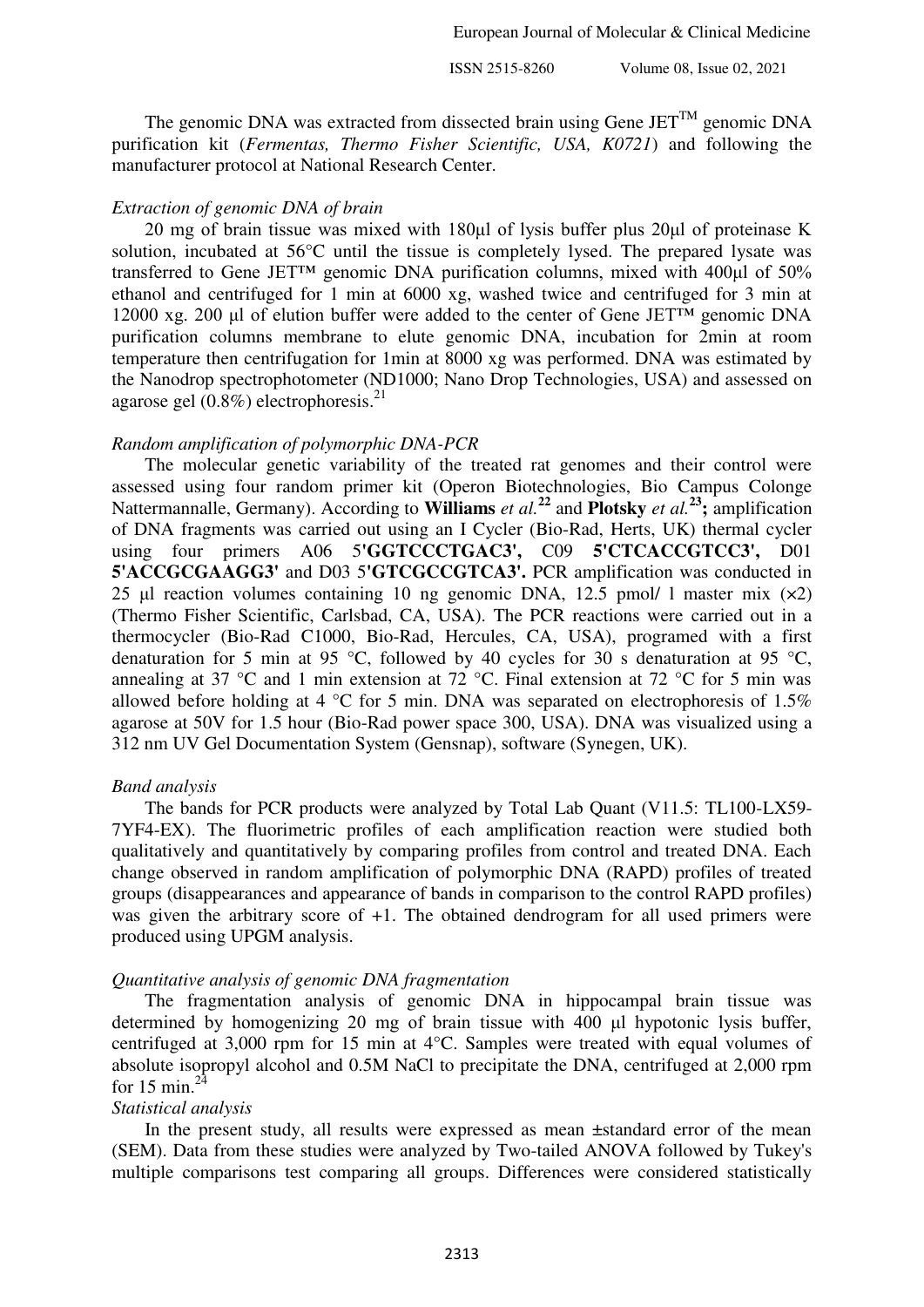significant for p values  $\leq 0.05$ . Analysis was conducted with Graph Pad Prism Software V.7.00 (Inc., SanDiego, CA; USA).

## **3. RESULTS**

*Random amplification of polymorphic DNA-PCR analysis* 

In the present study, four primers were used to differentiate between experimental animals. The tested primers produced total bands 78 for all samples, 72 polymorphic bands and 6 monomorphic bands as shown in table 1. The highest number of bands produced by primers A06 (**GGTCCCTGAC)** and the lowest number of bands produced by primers D01 (**ACCGCGAAGG)**. The lowest percent of polymorphism was 77.7, produced by C09 (**CTCACCGTCC)** and highest percent of polymorphism was 100 at two primers, A06 (**GGTCCCTGAC),** D03 **(GTCGCCGTCA)** (table 1).

## *Primer A06:*

The DNA fingerprinting using this primer is illustrated in figure (1), table (2). The total number of bands were 25 with molecular weights ranged from 165.358 to 2453.456 base pair (b.p.). There were no monomorphic bands, only 25 polymorphic bands.The fingerprinting profile of this primer includes 16 unique bands as shown in tables  $(1\& 3)$  and figure  $(1)$ . The UPGMA dendrogram revealed similarity between the different groups and gave 3 major clusters (RAPD genotypes: group1 and group2 clustered in the same genotype while the group3 clustered in separated genotype and group4 clustered in a separate genotype in between group3 genotype and control, group2 genotype (table 3 & figure 2).

#### *Primer C09:*

The DNA fingerprinting using this primer is illustrated in figure (3), table (5). The total number of bands were 18 with molecular weights ranged from 162.505 to 2742.885 bas b.p.. The fingerprinting profile of this primer includes 4 monomorphic bands and 14 polymorphic bands, 8 unique bands and 6 none-unique bands as shown in tables (1&5) and figure (4).The UPGMA dendrogram revealed similarity between the different groups and gave 3 major clusters (RAPD genotypes: group1 and group2 clustered in the same genotype while the group3 clustered in separated genotype and group4 clustered in a separate genotype in between group3 genotype and control, group2 genotype) (table 5 & figure 4).

#### *Primer D01*

The DNA fingerprinting using this primer is illustrated in figure (5), table (6). The total number of bands were 16 with molecular weights ranged from 241.571 to 1861.641 b.p..The fingerprinting profile of this primer include 2 monomorphic bands and 14 polymorphic bands, 11 unique bands and 3 none-unique bands as shown in tables  $(1\& 7)$  and figure (5).The UPGMA dendrogram revealed similarity between the different groups and gave 3 major clusters (RAPD genotypes: group1 and group2 clustered in the same genotype while the group3 clustered in separated genotype and group4 clustered in a separate genotype in between group3 genotype and control, group2 genotype) (table 7 & figure 6).

## *Primer D03:*

The DNA fingerprinting using this primer is illustrated in figure (7), table (8). The total number of bands were 19 with M. Wt. ranged from 209.079 to 2414.303 b.p.. There were no monomorphic bands, only 19 polymorphic band. The fingerprinting profile of this primer include 12 unique bands as shown in tables  $(1\&8)$  and figure  $(7)$ . The UPGMA dendrogram revealed similarity between the different groups and gave 3 major clusters (RAPD genotypes: group1 and group2 clustered in the same genotype while the group3 clustered in separated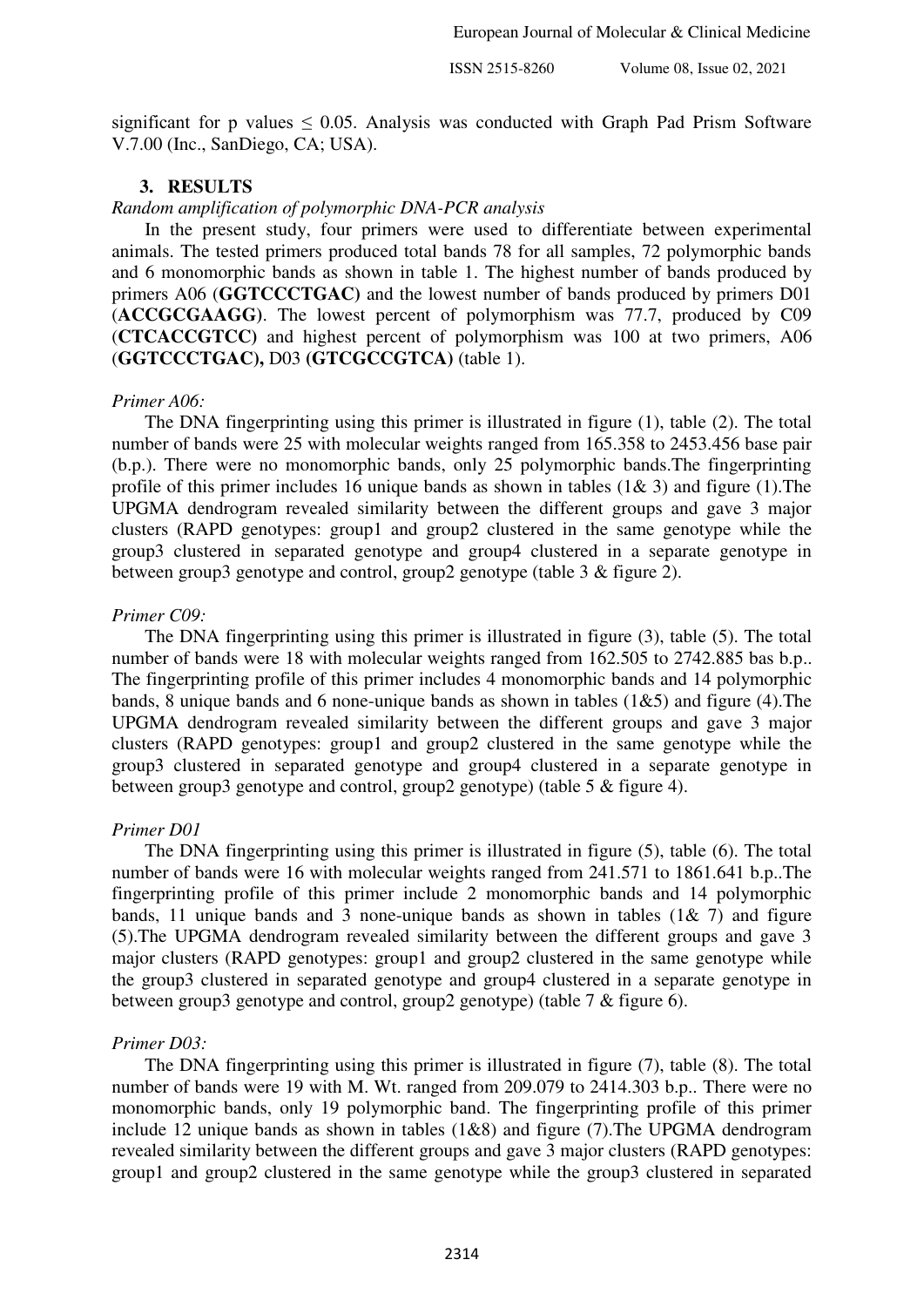genotype and group4 clustered in a separate genotype in between group3 genotype and control, group2 genotype (table 9 & figure 8).

## *Quantitative analysis of DNA Fragmentation*

Isolated DNA from brain of ACR-treated rats showed complete degradation into oligonucleotide fragments forming a clear ladder of apoptosis when separated by agarose gel electrophoresis as shown in figure9. While, DNA of brain tissue in rats treated with saffron showed a similar normal pattern compared to control DNA. The genomic DNA of rats, treated with saffron co administrated with ACR, was highly recovered and similar to the normal pattern (figure9). Data recorded in table (10) and figure. (9&10), the percent of fragmented DNA released from brain tissue of ACR-exposed rats recorded a significant increase  $(21.5\pm0.68^{\circ})$  while, the rats administrated with saffron extract recorded a significant low change (7.8±0.55<sup>c</sup>) in the percent of fragmented DNA related to control. The rats treated with saffron co-administratedwith ACR showed significant reduction in the percent of fragmented DNA as compared to ACR-exposed rats.

#### **4. DISCUSSION**

The general population exposed extensively and accumulatively to ACR via their diets since ACR is formed during process of cooking particularly those food with rich carbohydrate content.<sup>25</sup> Hence, the present study was conducted to evaluate the repeated dose toxicity of acrylamide and its possible protection by a natural antioxidant, saffron, in albino rats.

The results of the current study recorded molecular disturbances presented by two main techniques first was the analysis of RAPD that revealed a significant mutagenesis in ACRexposed rats as compared to unexposed control ones. Our results showed that exposure to ACR at 50 mg/kg b.wt. significantly increased DNA fragmented cells (marker of apoptosis) in comparison to control. The authors attributed this effect to the ability of ACR to generate reactive oxygen species (ROS). This in agreement with previous studies of **Mehri** *et al.*<sup>26</sup>

Several previous studies confirmed the ACR's ability in production of ROS. The latter are very active free radicals attacking cellular macromolecules such as DNA. The free radical-mediated DNA damage results in oxidative damage and this represents the first step in mutagenesis, carcinogenesis and ageing.<sup>27,28</sup> The recorded apoptosis in the liver of rats that received Monosodium glutamate (MSG) and/ or ACR was achieved by a significant downregulation of the B-cell lymphoma 2 (Bcl-2) protein level as well as a significant increase in PD-1 level. Moreover, early and late apoptotic cells revealed the genotoxic effect of MSG and ACR.<sup>29</sup> **Goudarzi** *et al*. **<sup>30</sup> and Santhanasabapathy** *et al.<sup>31</sup>* attributed ACR-induced neurotoxicity to oxidative stress and enhanced lipid peroxidation. **Ibrahim and Ibrahim<sup>32</sup>** recorded significant elevation in percentage of DNA fragmentation in brain compared to the liver and kidneys. This increase was attributed to the ACR concentration to which the fish were exposed. ACR is a potent neurotoxin because it inhibits Acetylcholinesterase (Ach-E) action by phosphorylating hydroxyl group in the serine in the substrate binding domain, which leads to the accumulation of acetylcholine and subsequent neurotoxicity**.**

The treatment of the acrylamide-induced dietary genotoxicity was investigated in different directions. The most available and safe is the administration of natural herbs. Several reports on preventive medicine focused on common natural antioxidants.<sup>18</sup> Studies on active constituents of Saffron or its extracts showed anticonvulsant, antidepressant, antiinflammatory and antitumor effects.<sup>19</sup> Saffron extract is also reported to be chemo-preventive and showed protective effects on genotoxins-induced oxidative stress in animals.<sup>33</sup> It was showed that saffron aqueous extract protects from genotoxicity as well as genotoxins-induced oxidative stress in mice**. 34,20,35** Acrylamide was reported to reduce the proliferation of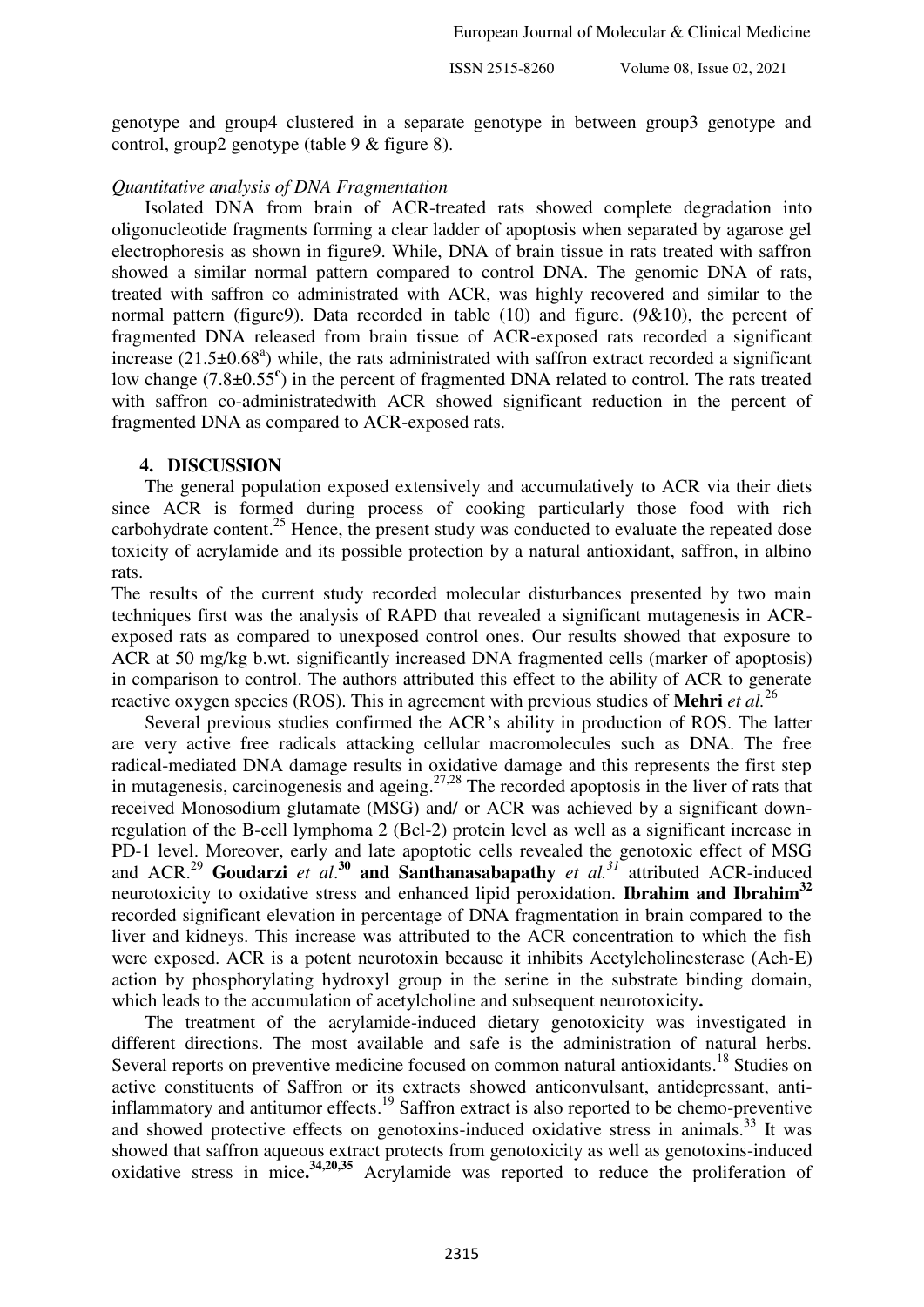neuronal progenitor cells and induce apoptotic cell death.<sup>36,1</sup> The mechanisms by which acrylamide or its metabolite, glycidamide exerts genotoxicity and DNA damage is thought to be via releasing intracellular reactive oxygen species and Glutathione  $(GSH)$  depletion.<sup>37,38</sup> ACR application significantly increases renal 8-hydroxy-2' deoxyguanosine  $(8\text{-}OHdG)^{39}$  and Bax expression.<sup>40</sup> 8-OHdG is the most important indicator of  $DNA<sup>41</sup>$  and DNA damage was diminished following the administration of some antioxidants in organ toxicity models.<sup>42</sup>

The present study also recorded a significant decrease observed on percentage of DNA fragmentation on saffron-acrylamide co-administered rats and significantly suppressed DNA damage as compared to untreated control rats. Saffron extract was reported to be chemopreventive and showed protective effects on genotoxin-induced oxidative stress in animals.<sup>33</sup> **Guo** *et al.*<sup>43</sup> **recorded** upregulated levels of Interleukin 1 beta (IL–1 $\beta$ ) and tumor necrosis factor alpha (TNF-ɑ), as inflammatory responses in the brain tissues due to ACR exposure for 4 weeks. However, curcumin improved this ACR-induced neuro-inflammation. **In conclusion**, these results here indicate that neurotoxicity of industrial or dietary ACR could be partially-protected or treated by saffron supplementation.

## *Abbreviations*

| <b>ACR</b>    | Acrylamide                  |
|---------------|-----------------------------|
| <b>GA</b>     | Glycidamide                 |
| CYP2E1        | Cytochrome P450 2E1         |
| b.p.          | Base pair                   |
| <b>ROS</b>    | Reactive oxygen species     |
| <b>MSG</b>    | Monosodium glutamate        |
| Bcl-2         | B-cell lymphoma 2           |
| $Ach-E$       | Acetylcholinesterase        |
| <b>GSH</b>    | Glutathione                 |
| 8-OHdG        | 8-hydroxy-2' deoxyguanosine |
| IL1- $\beta$  | Interleukin 1 beta          |
| TNF- $\alpha$ | tumor necrosis factor alpha |

## **REFERENCES**

- [1] **Park HR, Kim MS, Kim SJ, Park M, Kong KH, Kim HS, Kwack SJ, Kang TS, Kim SH, Kim HS, Lee J.** Acrylamide induces cell death in neural progenitor cells and impairs hippocampal neurogenesis. Toxicol Lett. 2010; 193(1): 86-93.
- [2] **Raju J, Sondagar C, Roberts J, Aziz S A, Caldwell D, Vavasour E, Mehta R.** Dietary acrylamide does not increase colon aberrant crypt foci formation. Food Chem Toxicol. 2011; 49(6):1373-1380.
- [3] **Mannaa F, Abdel-Wahhab MA, Ahmed HH, Park MH.** Protective role of Panax ginseng extract standardized with ginsenoside Rg3 against acrylamideinduced neurotoxicity in rats. J Appl Toxicol. 2006; 26(3): 198- 206.
- [4] **Gedik S, Erdemli ME, Gul M, Yigitcan B, Bag HG.** Hepatoprotective effects of crocin on biochemical and histopathological alterations following acrylamide-induced liver injury in Wistar rats. Biomed. 2017; 95:764–770.
- [5] **Simonne H, Archer L.** Acrylamide in Foods: A review 2nd update. University of Florida Extension. 2002; 10: 1–3.
- [6] **Friedman M.** Chemistry, biochemistry, and safety of acrylamide. A review. J Agric Food Chem. 2003; 51(16):4504–4526.
- [7] **LoPachin R, Gavin T.** Molecular mechanism of acrylamide neurotoxicity: lessons learned from organic chemistry. Environ Health Perspect. 2012; 120(12): 1650-1657.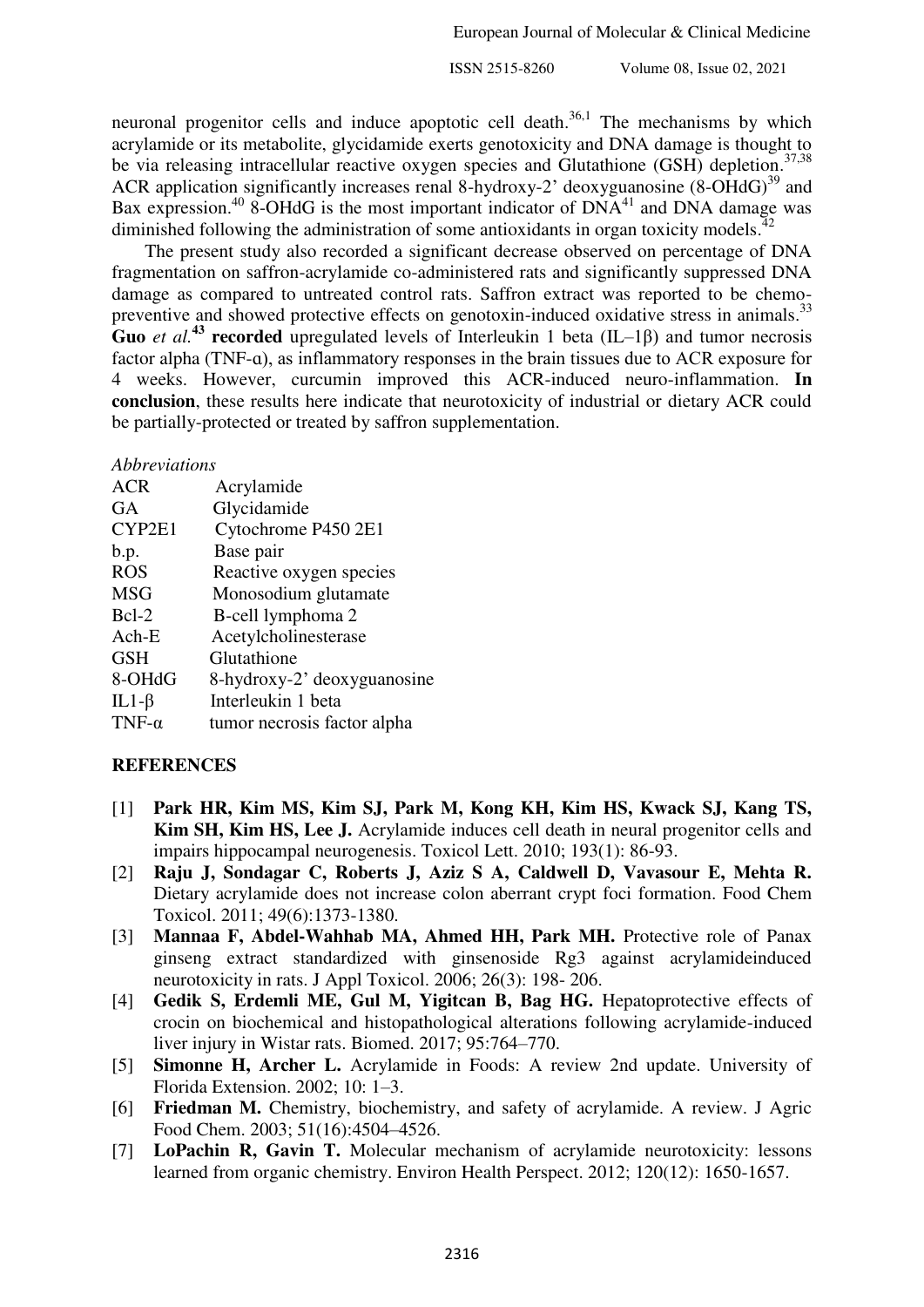- [8] **Riboldi BP, Vinhas AM, Moreira JD.** Risks of dietary acrylamide exposure: a systematic review. Food Chem. 2014; 157: 310–322.
- [9] **Tepe Y, Çebi A.** Acrylamide in environmental water: a review on sources, exposure, and public health risks. Exposure Health. 2019; 11(1): 3–12.
- [10] **Seale SM, Feng Q, Agarwal AK, El-Alfy AT.** Neurobehavioral and transcriptional effects of acrylamide in juvenile rats. Pharmacol. Biochem. Behav. 2011; 101(1): 77- 84.
- [11] **Nassar SA.** Effect of vitamin E on acrylamide toxicity in mice cerebellum; Histological and immunohistochemical study. J Advanced Trend Basic Appl Science. 2017; 1(2): 223-230
- [12] **Favor J, Shelby MD.** Transmitted mutational events induced in mouse germ cells following acrylamide or glycidamide exposure. Mutat Res. 2005; 580: 21–30.
- [13] Ma Y, Shi J, Zheng M, Liu J, Tian S, He X, Zhang D, Li G, Zhu J. Toxicological effects of acrylamide on the reproductive system of weaning male rats. Toxicol Ind Health. 2011; 27(7): 617-627.
- [14] **Hogervorst JG, Baars BJ, Schouten LJ, Konings EJ, Goldbohm RA,** van den Brandt PA. The carcinogenicity of dietary acrylamide intake: a comparative discussion of epidemiological and experimental animal research. Crit Rev Toxicol. 2010; 40(6): 485-512.
- [15] **Alalwani AD.** Histopathological study on acrylamide induced testicular changes in adult male rats. Am Based Res J. 2013; 2: 2304–7151.
- [16] **Sumner S, Selvaraj L, Nauhaus S, Fennell T.** Urinary metabolites from F344 rats and B6c3F1 mice co-administered acrylamide and acrylonitrile for 1 or 5 days. Chem Res Toxicol. 1997; 10: 1152-1160.
- [17] **LoPachin R, Gavin T.** Acrylamide induced nerve terminal damage, relevance to neurotoxic and neurodegenerative mechanisms. Journal of Agriculture and Food Chem. 2008; 56: 5994–6003.
- [18] **Dragland S, Senoo H, Wake K, Holte K, Blomhoff R.** Several culinary and medicinal herbs are important sources of dietary antioxidants. J Nutr. 2003; 133: 1286–1290.
- [19] **Hosseinzadeh H, Younesi H.** Antinociceptive and anti-inflammatory effects of *Crocus sativus*L.Stigma andpetal extracts in mice, BMC Pharmacol. 2002; 2(1): 7.
- [20] **Premkumar K, Abraham SK, Santhiya ST, Ramesh A.** Protective effects of saffron (*Crocus sativus* Linn.) on genotoxins-induced oxidative stress in Swiss albino mice. Phytother Res. 2003; 17: 614- 617.
- [21] **Sambrook L, Fritsch EF, Manitatis T.** Polyacrylamide gel electrophoresis. In: Nolan, C. (Ed.), Molecular Cloning. A Laboratory Manual, Cold Spring Harbor, New York. 1989; 1: 6.36–6.48.
- [22] **Williams JKG, Kubelik AR, Livak KJ, Rafalsky JA,** Tyngey SV. DNA polymorphisms amplified by arbitrary primers are useful as genetic markers. Nucl. Acids Res. 1990; 18: 6531–6535.
- [23] **Plotsky Y, Kaiser MG, Lamont SJ.** Genetic characterization of highly inbred chicken lines by two DNA methods: DNA fingerprinting and polymerase chain reaction using arbitrary primers. Anim Genet. 1995; 26: 163–170.
- [24] **Perandones CE, Illera VA, Peckham D, Stunzl LL, Ashman R.** Regulation of apoptosis in vitro immaturemurine spleen T cells. J Immunol. 1993; 151: 3521–3529*.*
- [25] **Parzefall W.** Minireview on the toxicity of dietary acrylamide. Food Chem Toxicol. 2008; 46: 1360–1364.
- [26] **Mehri S, AbnousK, Mousavi S, Motamed SV, Hosseinzadeh H.** Neuroprotective effect of crocin on acrylamide-induced cytotoxicity in PC12 cells. Cell Mol Neurobiol. 2012; 32: 227–35.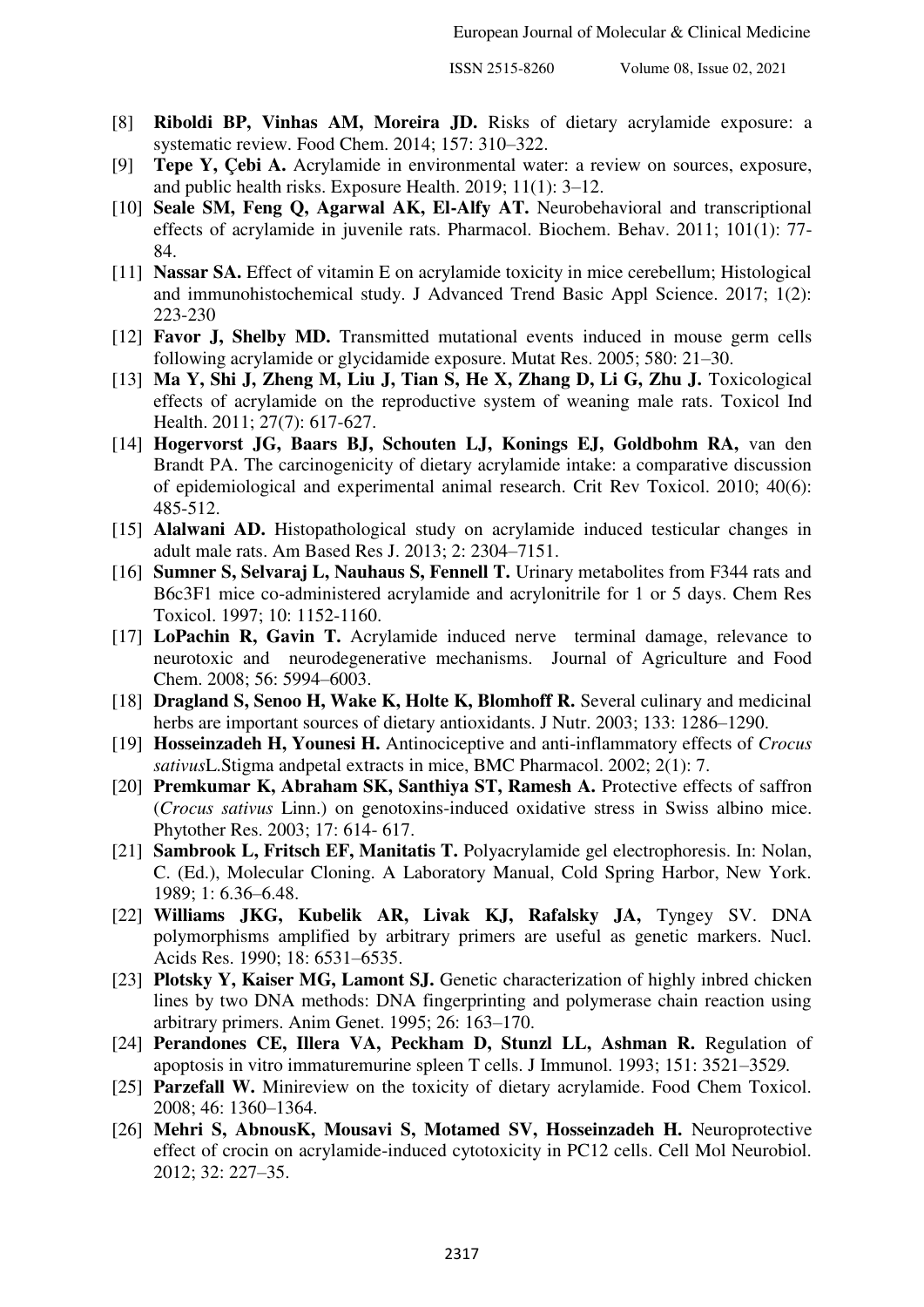- [27] **Besaratinia A, Pfeifer GP.** Weak yet distinct mutagenicity of acrylamide in mammalian cells. J Natl Cancer Inst. 2003; 95: 889–896.
- [28] **Besaratinia A, Pfeifer GP.** Genotoxicity of acrylamide and glycidamide. J Natl Cancer Inst. 2004; 96: 1023–1029.
- [29] **Kong D, Gong L, Arnold E, Shanmugam S, Fort PE.** Insulin like growth factor 1 rescues R28 retinal neurons from apoptotic death through ERK-mediated Bim EL phosphorylation independent of Akt. Exp Eye Res. 2016; 151: 82–95.
- [30] **Goudarzi M, Mombeini MA, Fatemi I, Aminzadeh A, Kalantari H, Nesari A, Najafzadehvarzi H, Mehrzadi S.** Neuroprotective effects of Ellagic acid against acrylamide-induced neurotoxicity in rats. Neurol Res. 2019; 41(5): 419-28.
- [31] **Santhanasabapathy R, Vasudevan S, Anupriya K, Pabitha R, Sudhandiran G. Farnesol** quells oxidative stress, reactive gliosis and inflammation during acrylamide induced neurotoxicity: Behavioral and biochemical evidence. Neurosci. 2015; 308: 212- 27.
- [32] **Ibrahim MA, Ibrahem MD.** Acrylamide-induced hematotoxicity, oxidative stress, and DNA damage in liver, kidney, and brain of catfish (*Clarias gariepinus*). Environ Toxicol. 2020; 35(2): 300–308.
- [33] **Abdullaev FI, Espinosa-Aguirre JJ.** Biomedical properties of saffron and its potential use in cancer therapy and chemoprevention trials. Cancer Detect Prev. 2004; 28: 426– 432.
- [34] **Premkumar K, Abraham SK, Santhiya ST, Gopinath PM, Ramesh A.** Inhibition of genotoxicity by saffron (*Crocus sativus* L*.*) in mice. Drug Chem.Toxicol. 2001; 24: 421–428.
- [35] **Premkumar K, Thirunavukkarasu C, Abrahamm SK, Santhiya ST, Ramesh A.** Protective effect of saffron (*Crocus sativus* L.) aqueous extract against genetic damage induced by anti-tumor agents in mice. Human & Experimental Toxicol. 2006; 25: 79- 84.
- [36] **Mei N, Hu J, Churchwell M, Guo L, Moore M, Doerge D, Chen T.** Genotoxic effects of acrylamide and glycidamide in mouse lymphoma cells. Food and Chemical Toxicol. 2008; 46: 628-636.
- [37] **Jiang L, Cao J, An Y, Geng C, Qum S, Jiang L, Zhong L.** Genotoxicity of acrylamide in human hepatoma G2 (HepG2) cells. Toxicol In Vitro. 2007; 21(8): 1486- 1492.
- [38] **Puppel N, Tjaden Z, Fueller F, Marko D.** DNA strand breaking capacity of acrylamide and glycidamide in mammalian cells. Mutat Res. 2005; 580(1-2): 71-80.
- [39] **Alturfan AA, Tozan-Beceren A, Şehirli AÖ, Demiralp E, Şener G, Omurtag GZ.** Resveratrol ameliorates oxidative DNA damage and protects against acrylamideinduced oxidative stress in rats. Mol Biol Rep. 2012; 39(4): 4589–4596.
- [40] **Li SX, Cui N, Zhang CL, Zhao XL, Yu SF, Xie KQ.** Effect of subchronic exposure to acrylamide induced on the expression of bcl-2, bax and caspase-3 in the rat nervous system. Toxicology. 2006; 217(1): 46–53.
- [41] **Stepniak J, Karbownik-Lewinska M.** 17β-estradiol prevents experimentally-induced oxidative damage to membrane lipids and nuclear DNA in porcine ovary. Syst Biol Reprod Med. 2016; 62: 17–21.
- [42] **Ince S, Arslan AD, Neuwirth O, Hasan HD, Barıs D, İsmail K.** Protective effect of polydatin, a natural precursor of resveratrol, against cisplatin induced toxicity in rats. Food Chem Toxicol. 2014; 72: 147–153.
- [43] **Guo J, Cao X, Hu X, Li S, Wang J.** The anti-apoptotic, antioxidant and antiinflammatory effects of curcumin on acrylamide induced neurotoxicity in rats. BMC pharmacology and toxicol. 2020; 21: 62.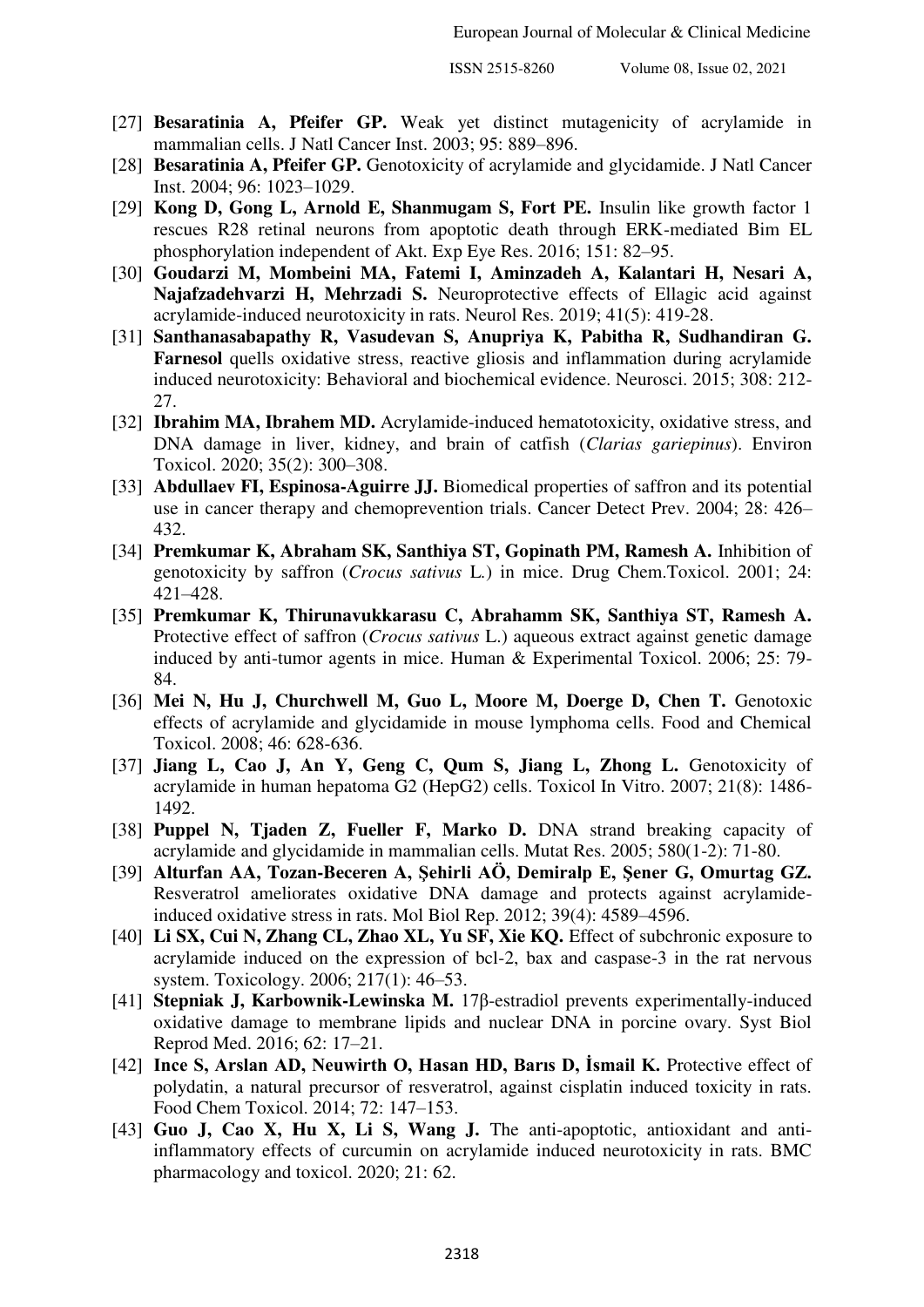|                 | using four KATD princips in the study of unferent treated groups of male rats |              |              |        |                |              |  |  |  |
|-----------------|-------------------------------------------------------------------------------|--------------|--------------|--------|----------------|--------------|--|--|--|
| <b>Primer</b>   | <b>Total</b>                                                                  |              | Polymorphism | $\%$   |                |              |  |  |  |
|                 | no.                                                                           | Monomorphism | Polymorphic  | Unique | Non-<br>unique | polymorphism |  |  |  |
| A06             | 25                                                                            | Zero         | 25           | 16     |                | 100 %        |  |  |  |
| C <sub>09</sub> | 18                                                                            |              | 14           |        |                | 77.7%        |  |  |  |
| <b>D01</b>      | 16                                                                            |              | 14           | 11     |                | 87.5 %       |  |  |  |
| <b>D03</b>      | 19                                                                            | Zero         | 19           | 12     |                | 100 %        |  |  |  |
| <b>Total</b>    | 78                                                                            | n            | 72           | 47     | 25             |              |  |  |  |

Table 1: Number of polymorphic, monomorphic, unique, non-unique bands produced by using four RAPD primers in the study of different treated groups of male rats

| Table 2: Size in base pair detected DNA from different genomic DNA groups from rats with |
|------------------------------------------------------------------------------------------|
| using Primer A06                                                                         |

| <b>MW</b> | Lane1                    | Lane2                    | Lane3                        | Lane4                    | Frequency | Polymorphism |
|-----------|--------------------------|--------------------------|------------------------------|--------------------------|-----------|--------------|
| 2453.456  | $\pm$                    |                          |                              |                          | 0.250     | Unique       |
| 2326.208  |                          | $\ddot{}$                | $+$                          | $+$                      | 0.750     | Polymorphic  |
| 1802.837  | $\overline{\phantom{0}}$ | $\pm$                    | $\qquad \qquad -$            | $+$                      | 0.500     | Polymorphic  |
| 1775.612  | $+$                      | $\overline{\phantom{0}}$ | $\overline{\phantom{0}}$     | $\overline{\phantom{a}}$ | 0.250     | Unique       |
| 1468.054  |                          | $\qquad \qquad -$        | $+$                          |                          | 0.250     | Unique       |
| 1451.395  | $\qquad \qquad -$        | $\pm$                    | $\qquad \qquad -$            | $\ddot{}$                | 0.500     | Polymorphic  |
| 1289.941  | $\ddag$                  | $\overline{a}$           | $\overline{a}$               |                          | 0.250     | Unique       |
| 1213.769  | $\overline{a}$           | $\pm$                    | $\overline{\phantom{0}}$     | $\pm$                    | 0.500     | Polymorphic  |
| 1095.289  | $+$                      | $\overline{\phantom{0}}$ | $\qquad \qquad -$            | $\overline{\phantom{a}}$ | 0.250     | Unique       |
| 947.869   | $\overline{a}$           | $\! + \!$                | $+$                          |                          | 0.500     | Polymorphic  |
| 944.270   | $\ddot{}$                | $\overline{\phantom{0}}$ |                              | $\ddot{}$                | 0.500     | Polymorphic  |
| 885.136   |                          | $\overline{a}$           | $+$                          |                          | 0.250     | Unique       |
| 693.864   | $+$                      | $\ddot{}$                | $+$                          | $\overline{\phantom{a}}$ | 0.750     | Polymorphic  |
| 607.366   | $\overline{\phantom{a}}$ | $\pm$                    | $\qquad \qquad -$            | $\overline{a}$           | 0.250     | Unique       |
| 586.923   | $\ddot{}$                | $\overline{a}$           | $\ddot{}$                    |                          | 0.500     | Polymorphic  |
| 488.967   | $\overline{a}$           | $\overline{\phantom{0}}$ | $\qquad \qquad \blacksquare$ | $+$                      | 0.250     | Unique       |
| 483.418   | $\overline{a}$           | $\pm$                    | $\qquad \qquad -$            | $\overline{\phantom{0}}$ | 0.250     | Unique       |
| 474.310   | $\overline{\phantom{0}}$ | $\qquad \qquad -$        | $+$                          | $\overline{\phantom{a}}$ | 0.250     | Unique       |
| 467.147   | $\pm$                    | $\overline{\phantom{0}}$ | $\overline{\phantom{a}}$     | $\overline{\phantom{a}}$ | 0.250     | Unique       |
| 446.302   |                          | $\overline{\phantom{0}}$ | $+$                          | $\overline{a}$           | 0.250     | Unique       |
| 376.082   |                          | $\ddag$                  | $\pm$                        | $\boldsymbol{+}$         | 0.750     | Polymorphic  |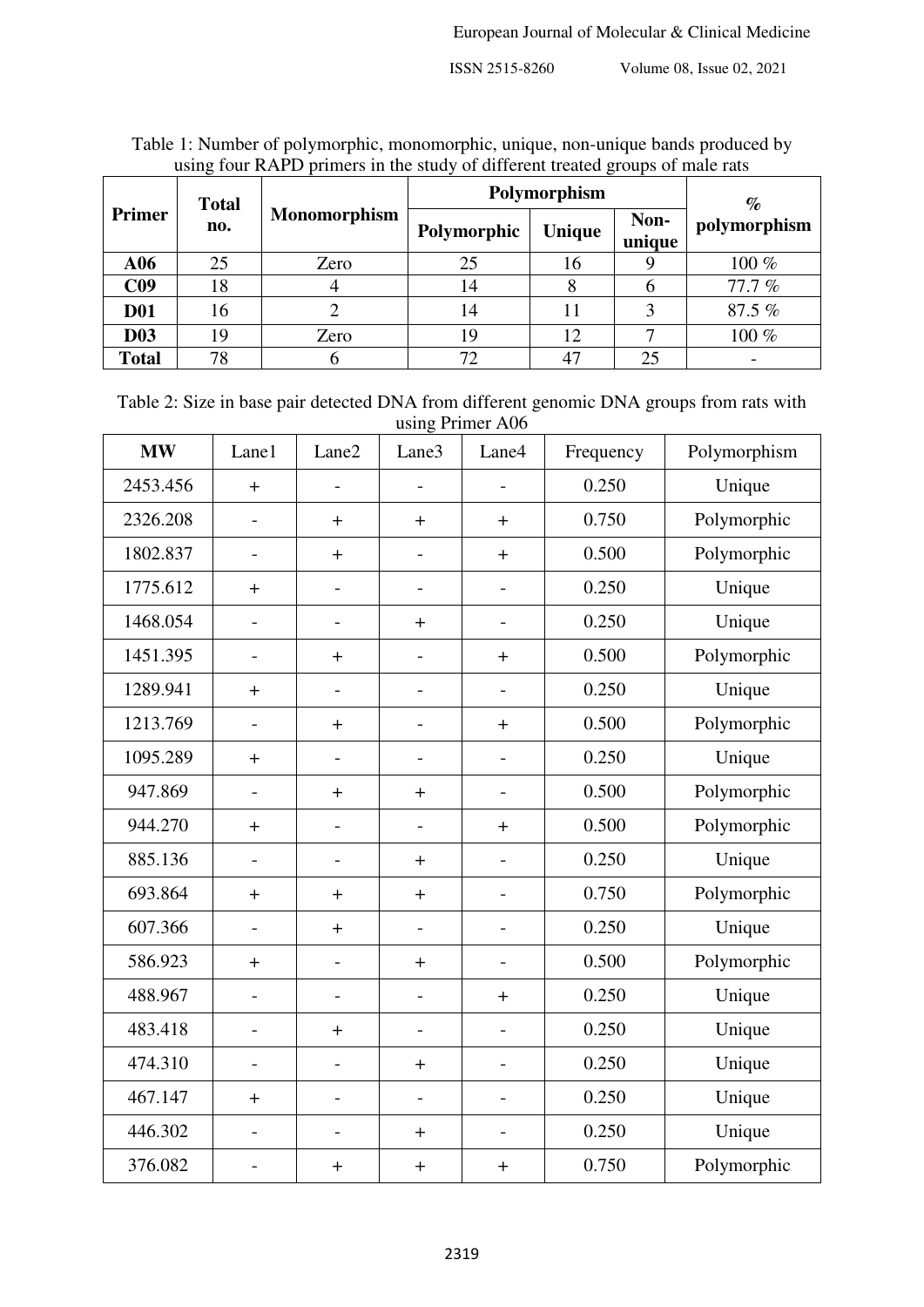| 357.936 |   | $\overline{\phantom{a}}$ |  | 0.250 | Unique |
|---------|---|--------------------------|--|-------|--------|
| 302.769 |   | $\overline{\phantom{a}}$ |  | 0.250 | Unique |
| 236.442 | - | $\overline{\phantom{a}}$ |  | 0.250 | Unique |
| 165.358 | - | $\overline{\phantom{a}}$ |  | 0.250 | Unique |

Table 3: Similarity matrix for brain tissues of male rats collected different experimental groups using primer A06

|                |       | <b>Proximity Matrix</b> |       |      |  |  |  |  |
|----------------|-------|-------------------------|-------|------|--|--|--|--|
| Groups         |       | Jaccard Measure         |       |      |  |  |  |  |
|                | G1    | G <sub>2</sub>          | G3    | G4   |  |  |  |  |
| G <sub>1</sub> | 1.000 |                         |       |      |  |  |  |  |
| G2             | 0.860 | 1.000                   |       |      |  |  |  |  |
| G <sub>3</sub> | 0.416 | 0.571                   | 000.1 |      |  |  |  |  |
| G4             | 0.667 | 0.777                   | 0.455 | .000 |  |  |  |  |



Figure 1: RAPD fingerprinting profiles of DNA from different groups of using primer A06.

Lane (M): DNA ladder. Lane (1): control group. **Lane** (**2**): treatment with saffron (80 mg/kg B. Wt.). Lane (3): treatment with ACR (50 mg/kg B. Wt.). Lane (4): treatment with saffron and ACR.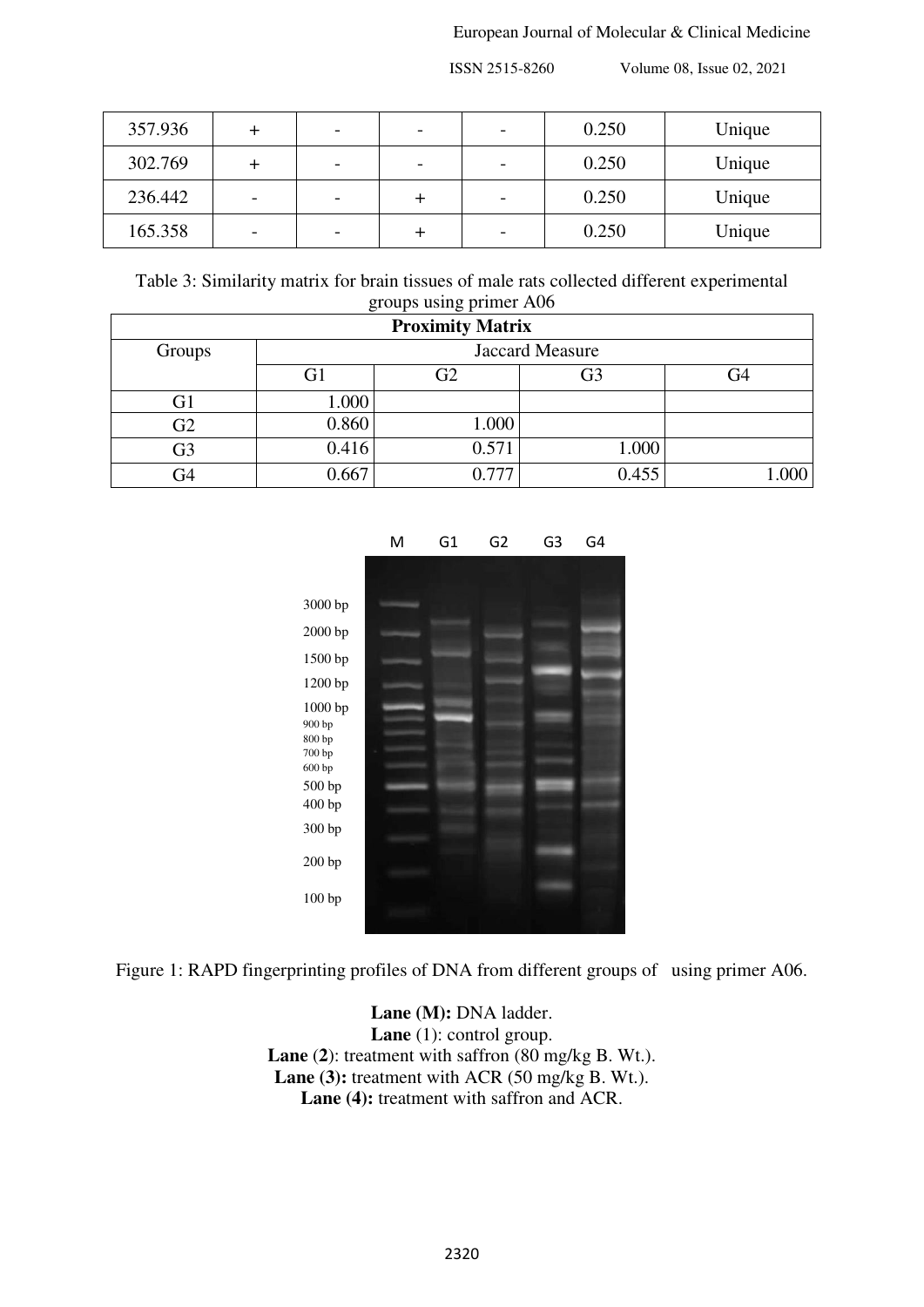| Table 4: Size in base pair detected DNA from different genomic DNA groups from rats with |
|------------------------------------------------------------------------------------------|
| using Primer C09                                                                         |

| <b>MW</b> | Lane1 | Lane2                    | Lane3                    | Lane4                    | Frequency | Polymorphism |
|-----------|-------|--------------------------|--------------------------|--------------------------|-----------|--------------|
| 2742.885  | $+$   | $+$                      | $+$                      | $+$                      | 1.000     | Monomorphic  |
| 2381.445  |       | $+$                      | $+$                      | $+$                      | 0.750     | Polymorphic  |
| 2337.577  | $+$   | $\overline{\phantom{a}}$ | $\overline{\phantom{a}}$ | $\overline{\phantom{0}}$ | 0.250     | Unique       |
| 1955.464  |       | $+$                      | $+$                      | $+$                      | 0.750     | Polymorphic  |
| 1905.221  | $+$   | $\overline{\phantom{a}}$ | $\overline{\phantom{a}}$ | $\overline{\phantom{a}}$ | 0.250     | Unique       |
| 1788.511  | $+$   | $+$                      | $+$                      | $+$                      | 1.000     | Monomorphic  |
| 1641.907  |       | $+$                      | $\overline{\phantom{a}}$ | $\qquad \qquad -$        | 0.250     | Unique       |
| 1430.857  | $+$   | $+$                      | $+$                      | $+$                      | 1.000     | Monomorphic  |
| 1192.519  |       | $+$                      | $\overline{\phantom{a}}$ | $+$                      | 0.500     | Polymorphic  |
| 1153.270  | $+$   |                          |                          |                          | 0.250     | Unique       |
| 905.651   | $+$   | $+$                      | $+$                      | $+$                      | 1.000     | Monomorphic  |
| 822.192   |       | $+$                      | $\overline{\phantom{a}}$ | $+$                      | 0.500     | Polymorphic  |
| 807.046   | $+$   | $\overline{\phantom{0}}$ | $\overline{\phantom{a}}$ |                          | 0.250     | Unique       |
| 692.926   |       | $+$                      | $\overline{\phantom{a}}$ | $+$                      | 0.500     | Polymorphic  |
| 670.120   | $+$   | $\overline{\phantom{a}}$ | $\overline{\phantom{a}}$ | $\overline{\phantom{0}}$ | 0.250     | Unique       |
| 546.175   | $+$   | $+$                      | $+$                      | $+$                      | 1.000     | Monomorphic  |
| 326.943   |       | $\overline{\phantom{0}}$ | $+$                      | $\overline{\phantom{0}}$ | 0.250     | Unique       |
| 162.505   |       |                          | $+$                      |                          | 0.250     | Unique       |



Figure 2: A dendrogram constructed on the basis of similarity index among brain samples using primer AO6. 1: group 1, 2: group 2, 3: group 3 and 4: group 4.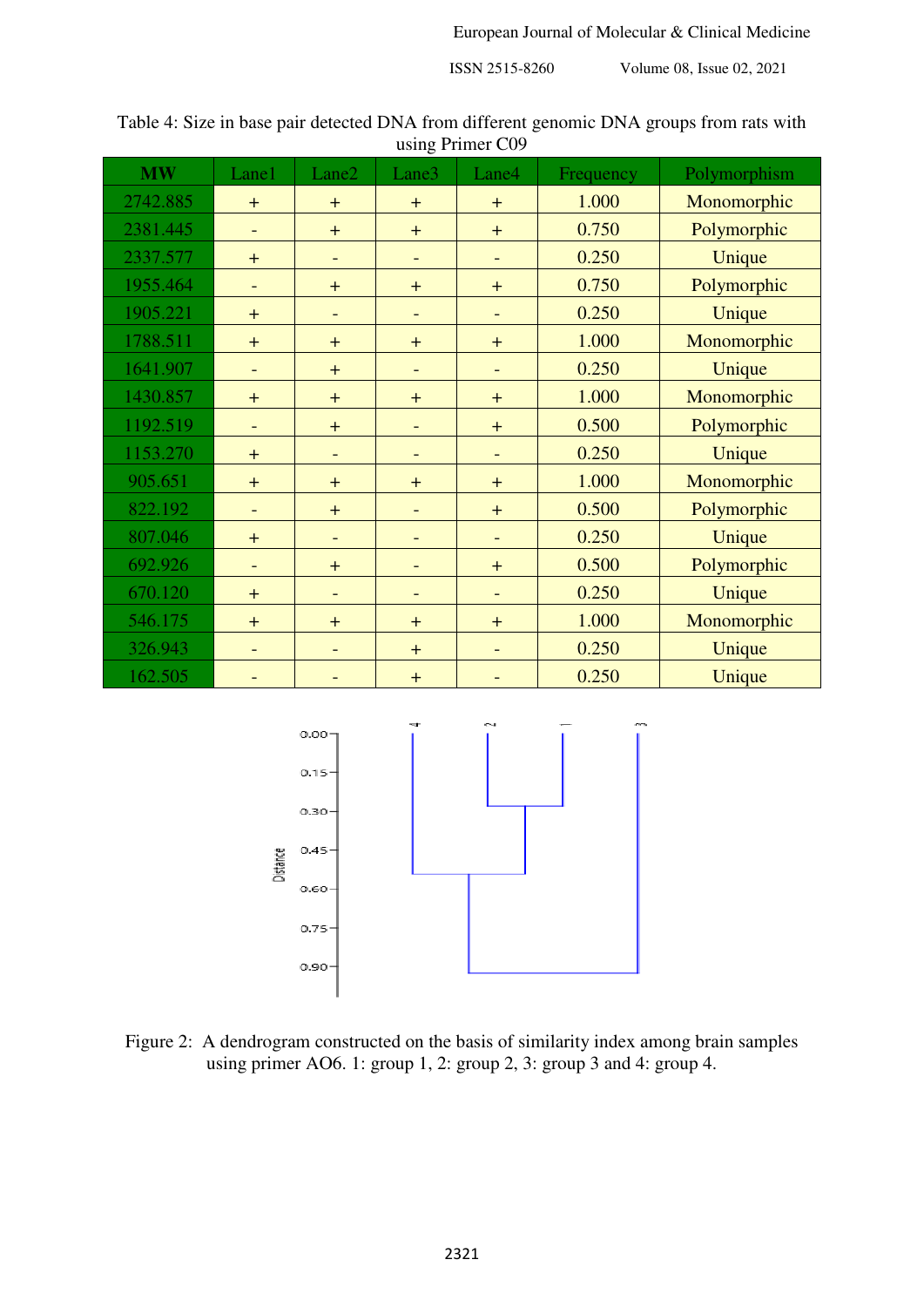Table 5: Similarity matrix for brain tissues of male rats collected different experimental groups using primer C09

|                |                        | <b>Proximity Matrix</b> |                |                |  |  |  |  |
|----------------|------------------------|-------------------------|----------------|----------------|--|--|--|--|
|                | <b>Jaccard Measure</b> |                         |                |                |  |  |  |  |
| Groups         | G <sub>1</sub>         | G2                      | G <sub>3</sub> | G <sub>4</sub> |  |  |  |  |
| G <sub>1</sub> | 1.000                  |                         |                |                |  |  |  |  |
| G2             | 0.910                  | 1.000                   |                |                |  |  |  |  |
| G <sub>3</sub> | 0.416                  | 0.410                   | 1.000          |                |  |  |  |  |
| G <sub>4</sub> | 0.880                  | 0.800                   | 0.583          | 1.000          |  |  |  |  |



Figure 3: RAPD fingerprinting profiles of DNA from different groups of using primer C09. Lane (M): DNA ladder. Lane (1): control group.

**Lane** (**2**): treatment with saffron (80 mg/kg B. Wt.). Lane (3): treatment with ACR (50 mg/kg B. Wt.). Lane (4): treatment with saffron and ACR.



Figure 4: A dendrogram constructed on the basis of similarity index among brain samples using primer C09. 1: group 1, 2: group 2, 3: group 3 and 4: group 4.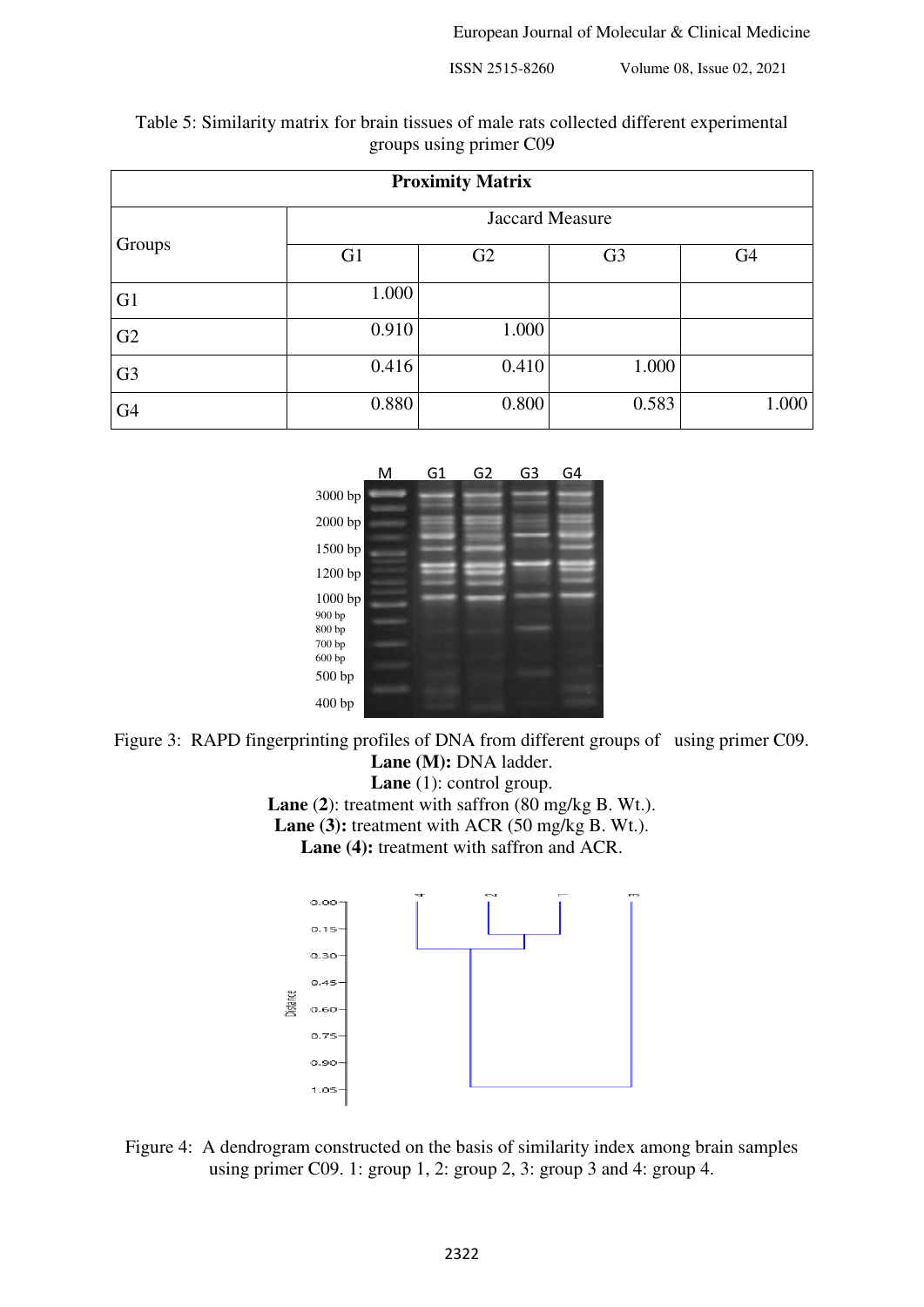| <b>MW</b> | Lane1                            | Lane2                    | ັ<br>Lane3               | Lane4                    | Frequency | Polymorphism |
|-----------|----------------------------------|--------------------------|--------------------------|--------------------------|-----------|--------------|
| 1861.641  | $+$                              |                          |                          |                          | 0.250     | Unique       |
| 1842.698  | $+$                              | $\pm$                    | $\qquad \qquad -$        | $+$                      | 0.750     | Polymorphic  |
| 1727.125  | $\overline{\phantom{a}}$         | ÷                        | $\ddot{}$                | $\qquad \qquad -$        | 0.250     | Unique       |
| 1219.853  | $+$                              | $\pm$                    | $\ddot{}$                | $\ddot{}$                | 1.000     | Monomorphic  |
| 852.804   | $+$                              | $\pm$                    | $+$                      | $+$                      | 1.000     | Monomorphic  |
| 791.183   |                                  |                          | $\ddot{}$                |                          | 0.250     | Unique       |
| 721.610   | $\overline{\phantom{a}}$         | $\pm$                    | $\overline{\phantom{0}}$ | $+$                      | 0.500     | Polymorphic  |
| 704.593   | $\ddot{}$                        | $\overline{\phantom{0}}$ | $\overline{\phantom{0}}$ | $\overline{\phantom{0}}$ | 0.250     | Unique       |
| 642.634   |                                  | $\ddot{}$                | $\ddot{}$                |                          | 0.500     | Polymorphic  |
| 623.216   | $\overline{\phantom{a}}$         | $\overline{\phantom{0}}$ | $\qquad \qquad -$        | $\boldsymbol{+}$         | 0.250     | Unique       |
| 602.328   | $\begin{array}{c} + \end{array}$ |                          |                          |                          | 0.250     | Unique       |
| 506.203   | $\overline{\phantom{a}}$         | -                        |                          | $+$                      | 0.250     | Unique       |
| 458.552   | $\overline{\phantom{a}}$         | $\pm$                    | -                        | $\overline{\phantom{0}}$ | 0.250     | Unique       |
| 438.674   | $+$                              |                          |                          |                          | 0.250     | Unique       |
| 362.435   |                                  |                          | $+$                      |                          | 0.250     | Unique       |
| 241.571   |                                  |                          | $\ddagger$               |                          | 0.250     | Unique       |

Table 6: Size in base pair detected DNA from different genomic DNA groups from rats with using Primer D01

M G1 G2 G3 G4



Figure 5: RAPD fingerprinting profiles of DNA from different groups of using primer D01.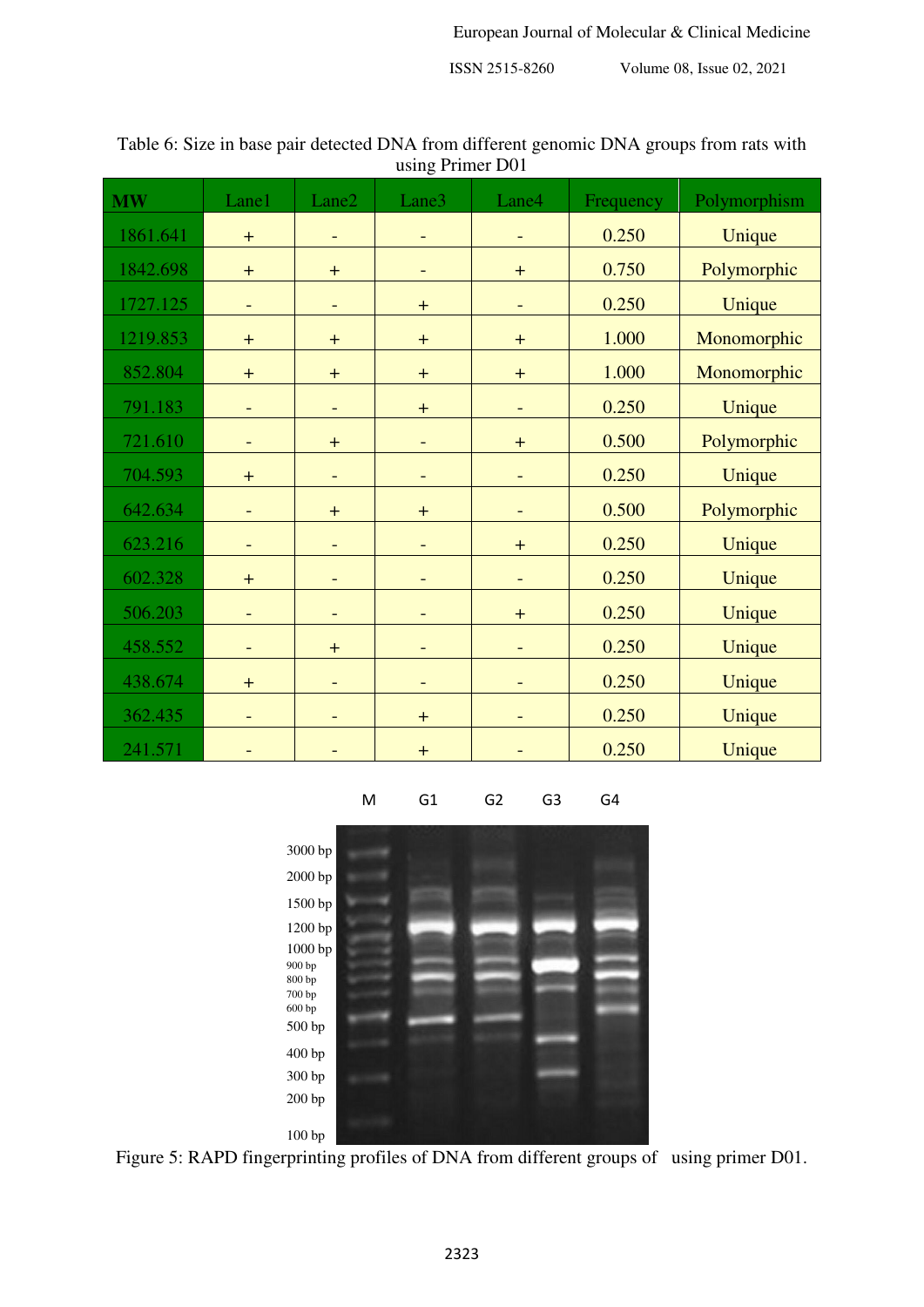Lane (M): DNA ladder. Lane (1): control group. **Lane** (**2**): treatment with saffron (80 mg/kg B. Wt.). Lane (3): treatment with ACR (50 mg/kg B. Wt.). Lane (4): treatment with saffron and ACR.



Figure 6: A dendrogram constructed on the basis of similarity index among brain samples using primer D01. 1: group 1, 2: group 2, 3: group 3 and 4: group 4.

| <b>MW</b> | Lane1                        | Lane2                    | Lane3                    | Lane4                    | Frequency | Polymorphism |
|-----------|------------------------------|--------------------------|--------------------------|--------------------------|-----------|--------------|
| 2414.303  |                              | $\overline{\phantom{0}}$ |                          | $+$                      | 0.250     | Unique       |
| 1638.073  |                              | $\overline{\phantom{a}}$ | $\overline{\phantom{0}}$ | $+$                      | 0.250     | Unique       |
| 1347.227  |                              | $+$                      | $\qquad \qquad$          | $+$                      | 0.500     | Polymorphic  |
| 1302.717  | $+$                          | $\overline{\phantom{a}}$ | $\overline{\phantom{0}}$ | $\overline{\phantom{0}}$ | 0.250     | Unique       |
| 948.200   | $\overline{\phantom{0}}$     | $+$                      | $\overline{\phantom{0}}$ | $+$                      | 0.500     | Polymorphic  |
| 779.843   |                              | $\qquad \qquad =$        | $+$                      |                          | 0.250     | Unique       |
| 673.501   |                              | $\overline{\phantom{0}}$ | $+$                      |                          | 0.250     | Unique       |
| 614.532   | $\qquad \qquad \blacksquare$ | $+$                      | $\overline{\phantom{a}}$ | $+$                      | 0.500     | Polymorphic  |
| 521.095   | $+$                          | $\overline{\phantom{0}}$ |                          |                          | 0.250     | Unique       |
| 517.921   |                              | $+$                      |                          | $\pm$                    | 0.500     | Polymorphic  |

Table 7: Similarity matrix for brain tissues of male rats collected different experimental groups using primer D01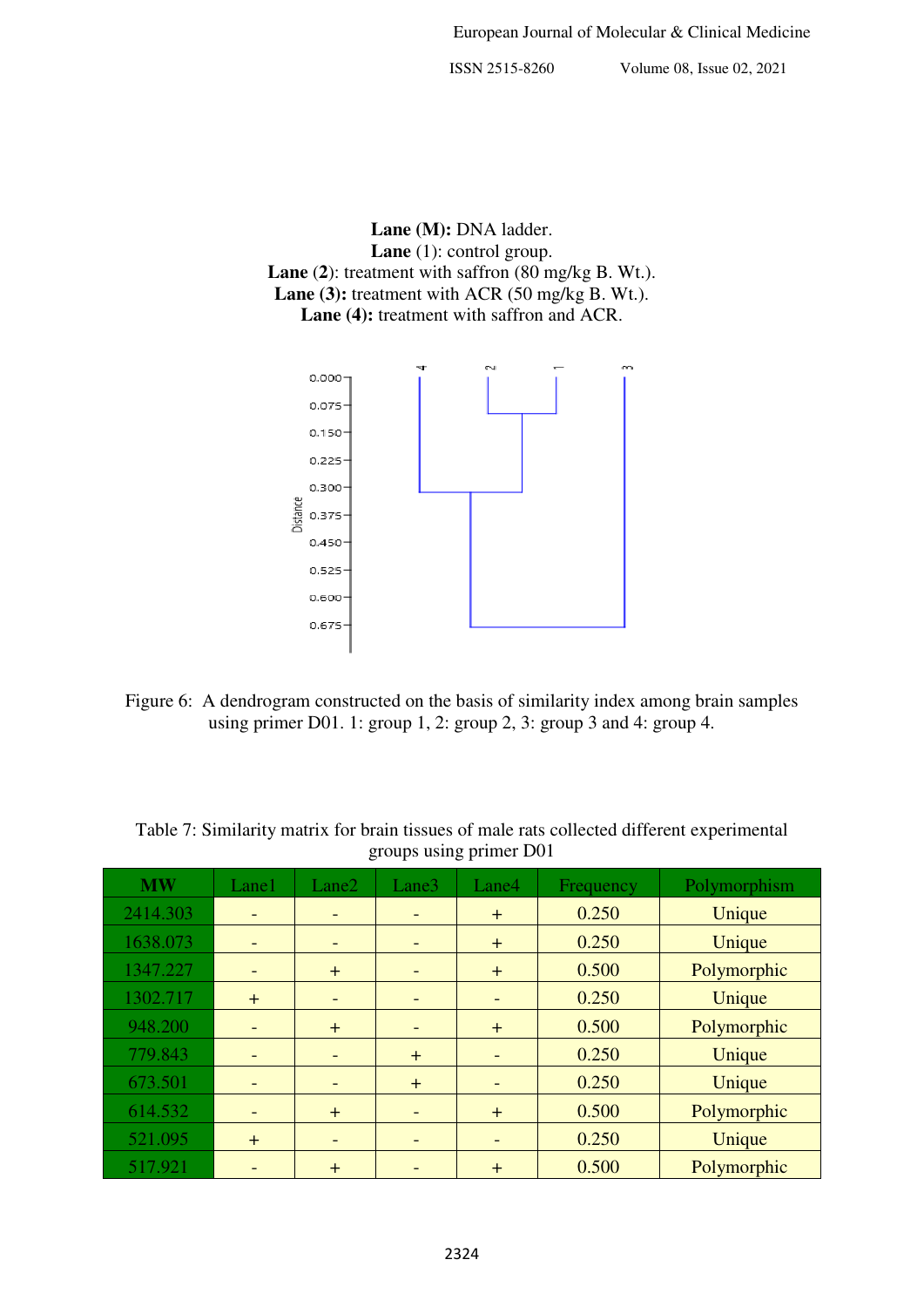## European Journal of Molecular & Clinical Medicine

ISSN 2515-8260 Volume 08, Issue 02, 2021

| 427.265        | $\overline{a}$               | $\pm$   | $\overline{\phantom{0}}$ | $+$                      | 0.500          | Polymorphic    |  |  |
|----------------|------------------------------|---------|--------------------------|--------------------------|----------------|----------------|--|--|
| 422.077        |                              |         | $+$                      | $\overline{\phantom{a}}$ | 0.250          | Unique         |  |  |
| 370.131        |                              |         | $\ddag$                  |                          | 0.250          | Unique         |  |  |
| 351.403        | $\overline{\phantom{0}}$     | $+$     | $\overline{\phantom{0}}$ | $+$                      | 0.500          | Polymorphic    |  |  |
| 328.567        | $+$                          | -       | -                        | $\overline{\phantom{a}}$ | 0.250          | Unique         |  |  |
| 286.374        |                              | $\ddag$ | $\overline{\phantom{0}}$ | $+$                      | 0.500          | Polymorphic    |  |  |
| 277.760        | $+$                          | -       | ÷                        | $\overline{\phantom{a}}$ | 0.250          | Unique         |  |  |
| 256.556        | $\overline{\phantom{a}}$     | -       | $+$                      | $\overline{\phantom{a}}$ | 0.250          | Unique         |  |  |
| 209.079        | $\qquad \qquad \blacksquare$ | -       | $+$                      |                          | 0.250          | Unique         |  |  |
|                | <b>Proximity Matrix</b>      |         |                          |                          |                |                |  |  |
|                | <b>Jaccard Measure</b>       |         |                          |                          |                |                |  |  |
| Groups         |                              | G1      |                          | G2                       | G <sub>3</sub> | G <sub>4</sub> |  |  |
| G <sub>1</sub> |                              |         | 1.000                    |                          |                |                |  |  |
| 0.950<br>G2    |                              |         |                          | 1.000                    |                |                |  |  |
| G <sub>3</sub> |                              | 0.706   |                          | 0.553                    | 1.000          |                |  |  |
| G <sub>4</sub> |                              | 0.900   |                          | 0.702                    | 0.412          | 1.000          |  |  |

Table 8: Size in base pair detected DNA from different genomic DNA groups from rats with using Primer D03.

Table 9: Similarity matrix for brain tissues of male rats collected different experimental groups using primer D03

| <b>Proximity Matrix</b> |                        |       |       |       |
|-------------------------|------------------------|-------|-------|-------|
| Groups                  | <b>Jaccard Measure</b> |       |       |       |
|                         | G1                     | G2    | G3    | G4    |
| G <sub>1</sub>          | 1.000                  |       |       |       |
| G2                      | 0.830                  | 1.000 |       |       |
| G <sub>3</sub>          | 0.333                  | 0.125 | 1.000 |       |
| G <sub>4</sub>          | 0.800                  | 0.720 | 0.225 | 1.000 |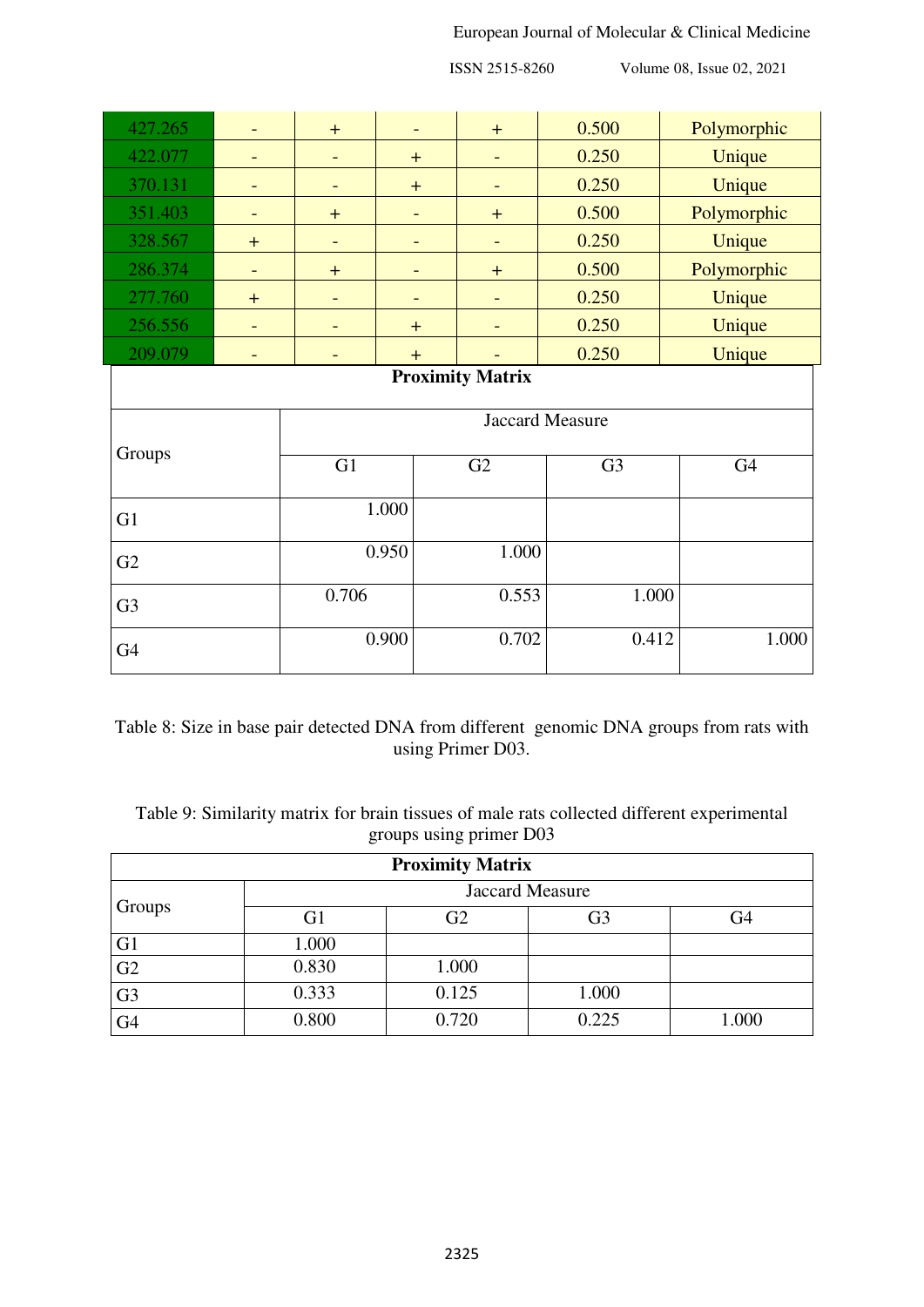## European Journal of Molecular & Clinical Medicine



Figure 7: RAPD fingerprinting profiles of DNA from different groups of using primer D03.

Lane (M): DNA ladder. Lane (1): control group. **Lane** (**2**): treatment with saffron (80 mg/kg B. Wt.). Lane (3): treatment with ACR (50 mg/kg B. Wt.). Lane (4): treatment with saffron and ACR.



Figure 8: A dendrogram constructed on the basis of similarity index among brain samples using primer D03. 1: group 1, 2: group 2, 3: group 3 and 4: group 4.

Table 10: DNA fragmentation detected with agarose gel in brain DNA extracted from male rats exposed with ACR and treated with saffron.

| <b>Animal group</b> | DNA Fragmentation $\%M \pm SEM$ |  |
|---------------------|---------------------------------|--|
|                     | $7.1 + 0.64$ <sup>c</sup>       |  |